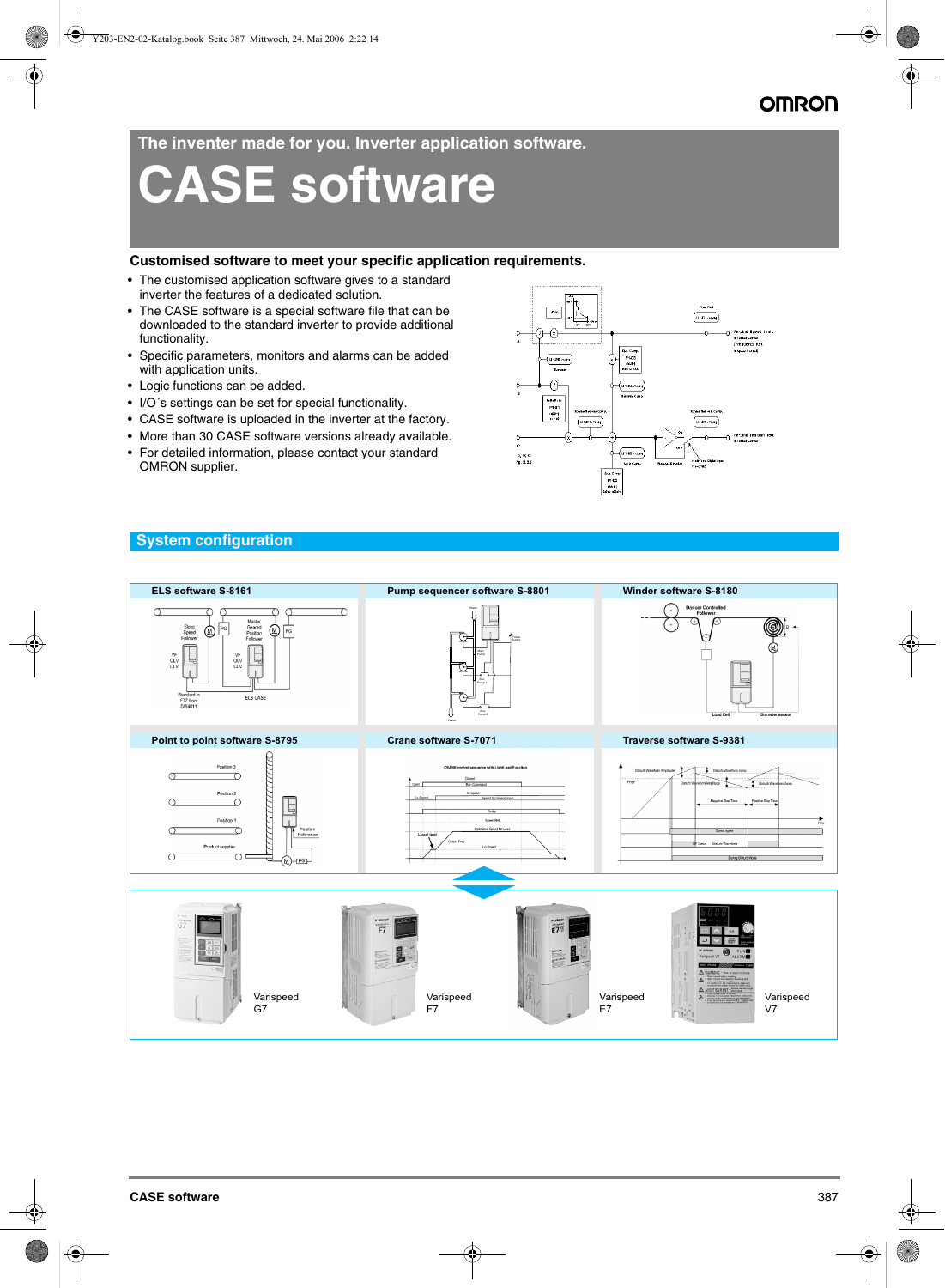# **OMRON**

# **Specifications**

# **Type designation**



# **CASE software**

| <b>Compatible inverter</b> | <b>CASE software</b> | <b>Description</b>                                              | Application                           |
|----------------------------|----------------------|-----------------------------------------------------------------|---------------------------------------|
| <b>Varispeed F7Z</b>       | S7071                | Dedicated software for crane applications                       | Cranes                                |
|                            | S8161                | Dedicated software for position and speed follower applications | Sinchronized movements                |
|                            | S8180                | Dedicated software for rewinding and unwinding applications     | Rewinding & unwinding                 |
|                            | S8795                | Dedicated software for point-to-point position applications     | Point-to-point movements applications |
| <b>Varispeed E7Z</b>       | S8801                | Dedicated software for pump squencer applications               | Water supply, building HVAC.          |
| <b>Varispeed V7AZ</b>      | S9381                | Dedicated software for textile wire winding applications.       | Textile winding                       |

# **CRANE software - S7071**

- Dedicated software for crane applications.
- Provides specific safety functionality.
- Dedicated brake sequence ensures no load movement.
- Smooth operation thanks to jerk control capabilities.
- Flexible over-load/over-torque detection levels.
- Load holding operation using "zero servo" function (closed loop vector)
- End of travel limit function for increased safety.
- High motor torque and speed accuracy even at low speed.
- Swift lift function optimizes vertical lifting speed to suit the load.
- Compatible inverters: F7 series

#### **Operation description in crane software**

#### **Crane control sequence with light load function**

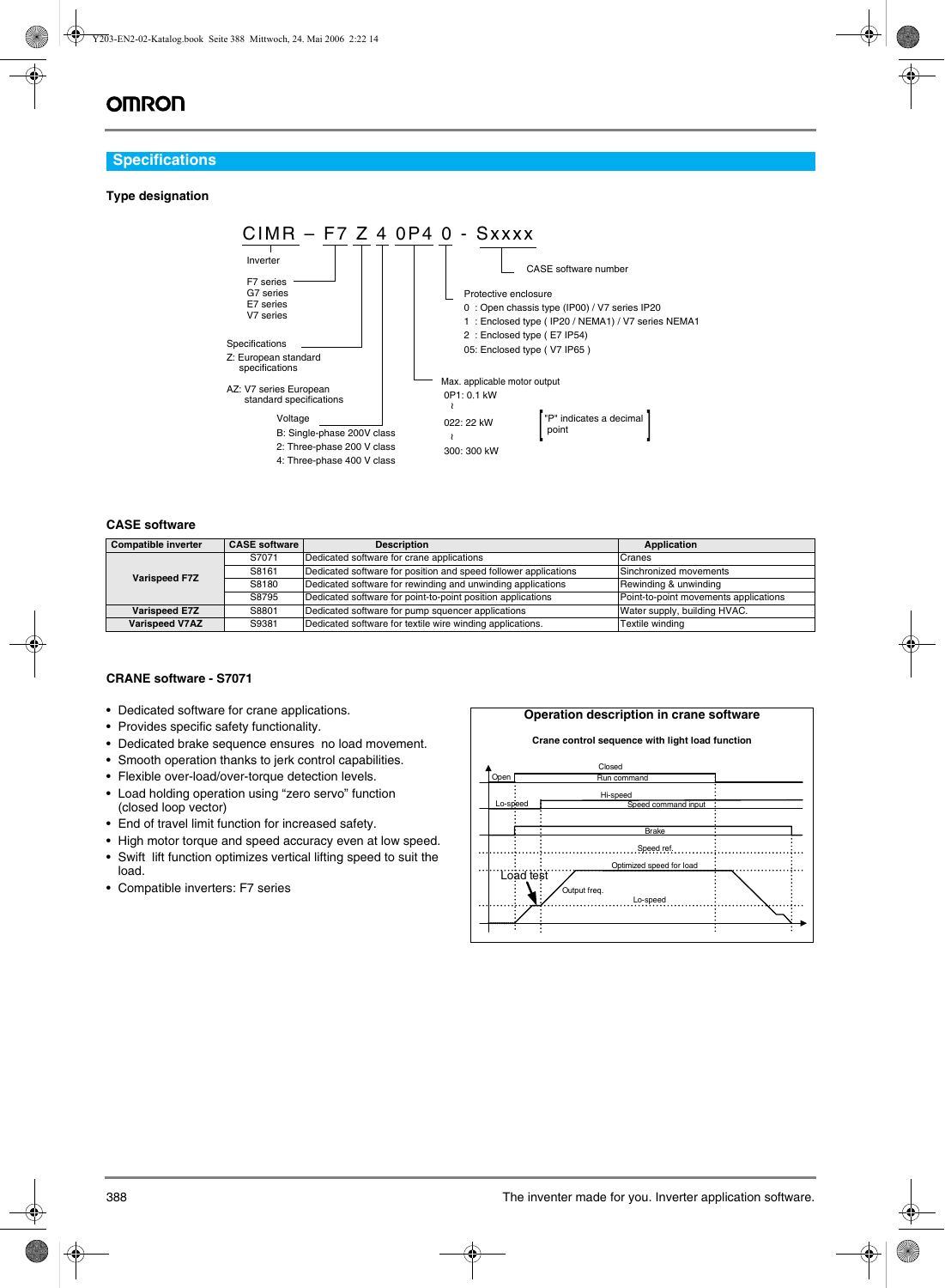## **ELS - electronic line shaft software - S8161**

- Dedicated software for position & speed follower applications.
- This functionality allows a slave drive to precisely follow a master encoder.
- The follower drive can match its position (phase angle) to the master.
- The speed or position ratio between the master and the follower is infinitely adjustable
- This function is used when the machine being driven requires two mechanically isolated and motor-driven mechanisms to maintain a constant position relationship.
- A gear ratio adjustment can be added to the speed reference via parameter, analogue input, or serial communication.
- Both the master and slave encoder signals are fed into the follower drive´s dual encoder option card. (PG-Z2)
- Position offset advance/retard by digital/parameter or communications.
- Compatible inverters: F7 series

#### **Winder software - S8180**

- Dedicated software for rewinding and unwinding applications.
- The software provides a specific calculation of the torque reference and speed limit in torque control for rewinder inverter drives.
- In diameter compensation (with or without external sensor) the rewind drive speed (frequency reference) is changed in relation to incoming web speed , diameter and tension to give the same linear speed as the diameter builds.
- The rewind torque is controlled to give constant tension control, the required tension being set from a potentiometer (analogue input) or from MEMOBUS communication.
- Direct PID based tension control is also available (dancer arm, load cell, etc...)
- Rewind and rewind modes.
- Inertia compensation function as well as static and dynamic friction compensation
- Compatible inverters: F7 series

#### **Point-to-point position control software - S8795**

- Dedicated software for point-to-point position applications.
- Absolute or relative positioning.
- Homing functionality; sensor.
- On the fly position referencing
- 8 position memories with different speed, acceleration or deceleration sets.
- Selectable position reference from digital inputs, analog input or via comunications.
- Brake control.
- Emergency stop sequence
- Overtravel limit switches
- Easy to use.
- Compatible inverters: F7 series





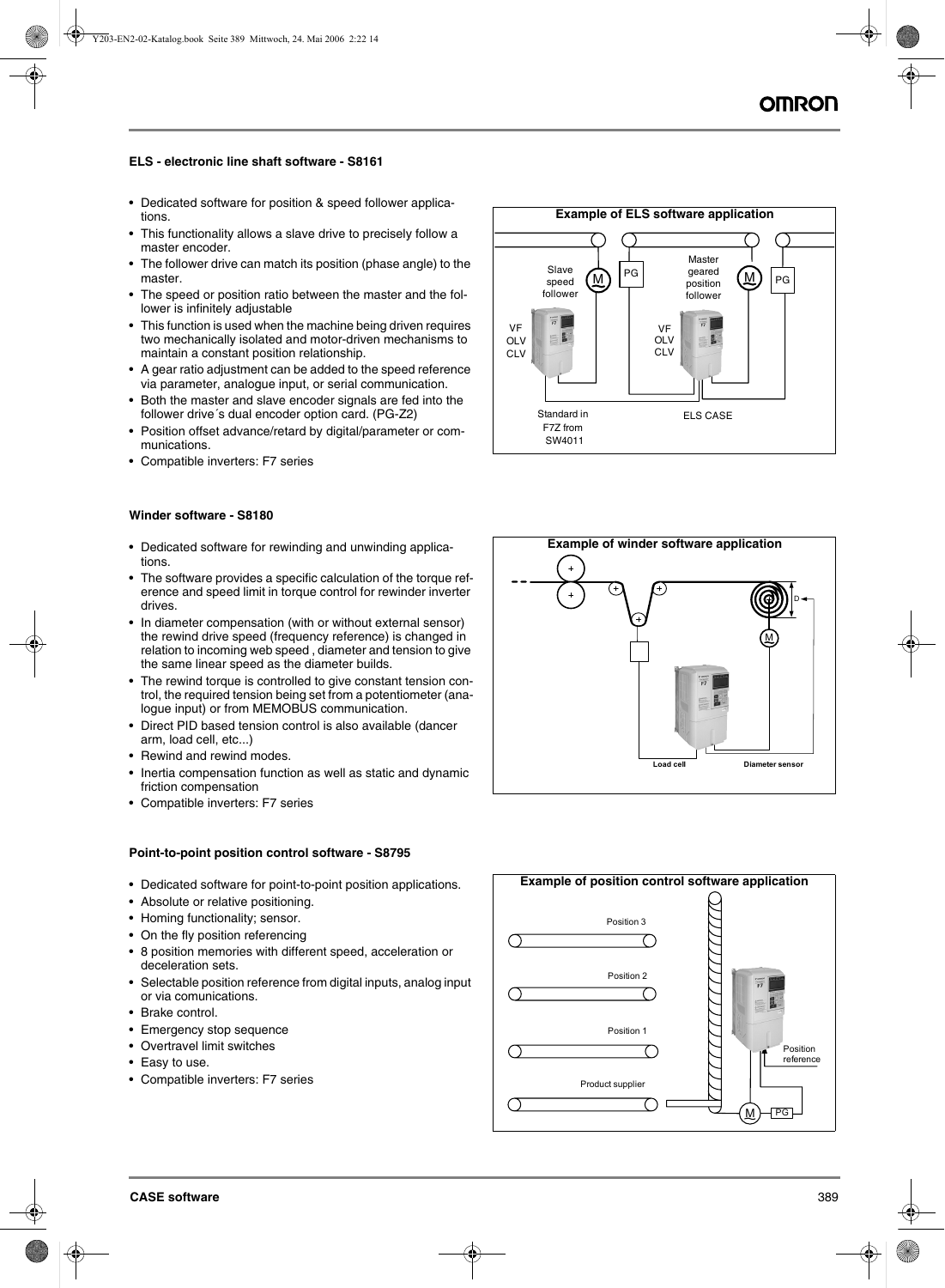# **Pump sequencer software**

- Dedicated software for pump sequencer applications.
- Physical units =  $Kg / L$ , bar, liter.
- Control mode selection by macro: pressure, flow, temperature,...
- Modulated pump with advanced PID.
- Auxiliary pump control for up to 2 pumps.
- Pressure feedback signal: 0-10 V, 0-20 mA, 4-20 mA or inverter sensor.
- Modulated pump automatic frequency drop & rise.
- Specific faults and alarms: dry run detection, pressure sensor broken...
- Pump working totalisers.
- Automatic / manual emergency mode operation by pump override.
- Test operation.
- Compatible inverters: E7 series



# **Traverse software**

- Dedicated software for textile wire winding applications.
- Disturbed wave form allows perfect wire positioning during winding process, ensuring perfect and smooth unwinding.
- Amplitude and time periods are fully customizable
- Compatible inverters: V7AZ series.